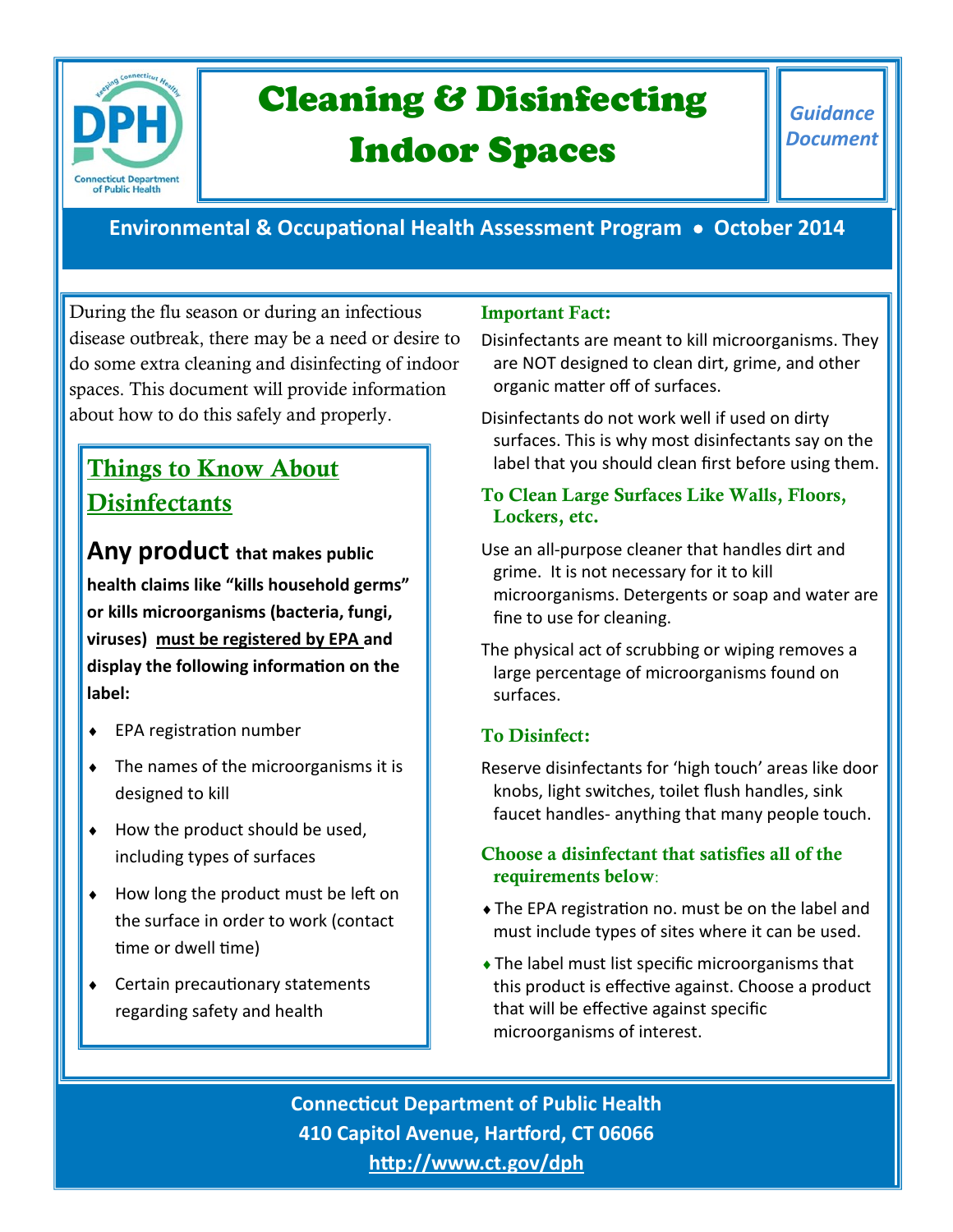## **Cleaning & Disinfecting Indoor Spaces October 2014 Page 2**

• Choose the least toxic product by avoiding these signal words on the label: Danger, Warning, or Caution. Hydrogen peroxide based disinfectants are desirable because many formulations do not contain these signal words, and do not produce irritating vapors or odors.

#### **Follow Label Directions for Contact Time**

Be sure to leave the disinfectant on the surface for the amount of time specified on the label (contact time or dwell time) to be sure it works.

#### **To check a product label to be sure all of these requirements are satisfied, go to this website**:

#### <http://pims.psur.cornell.edu/ProductName.php>

Type in a product name, search, then go to the far right and click on NYS to get a picture of the actual label. You can see the EPA reg no., list of microbes, contact time, and other information.

See example below.



**Connecticut Department of Public Health Environmental & Occupational Health Assessment Program 860-509-7740 <http://www.ct.gov/dph/ieq>**